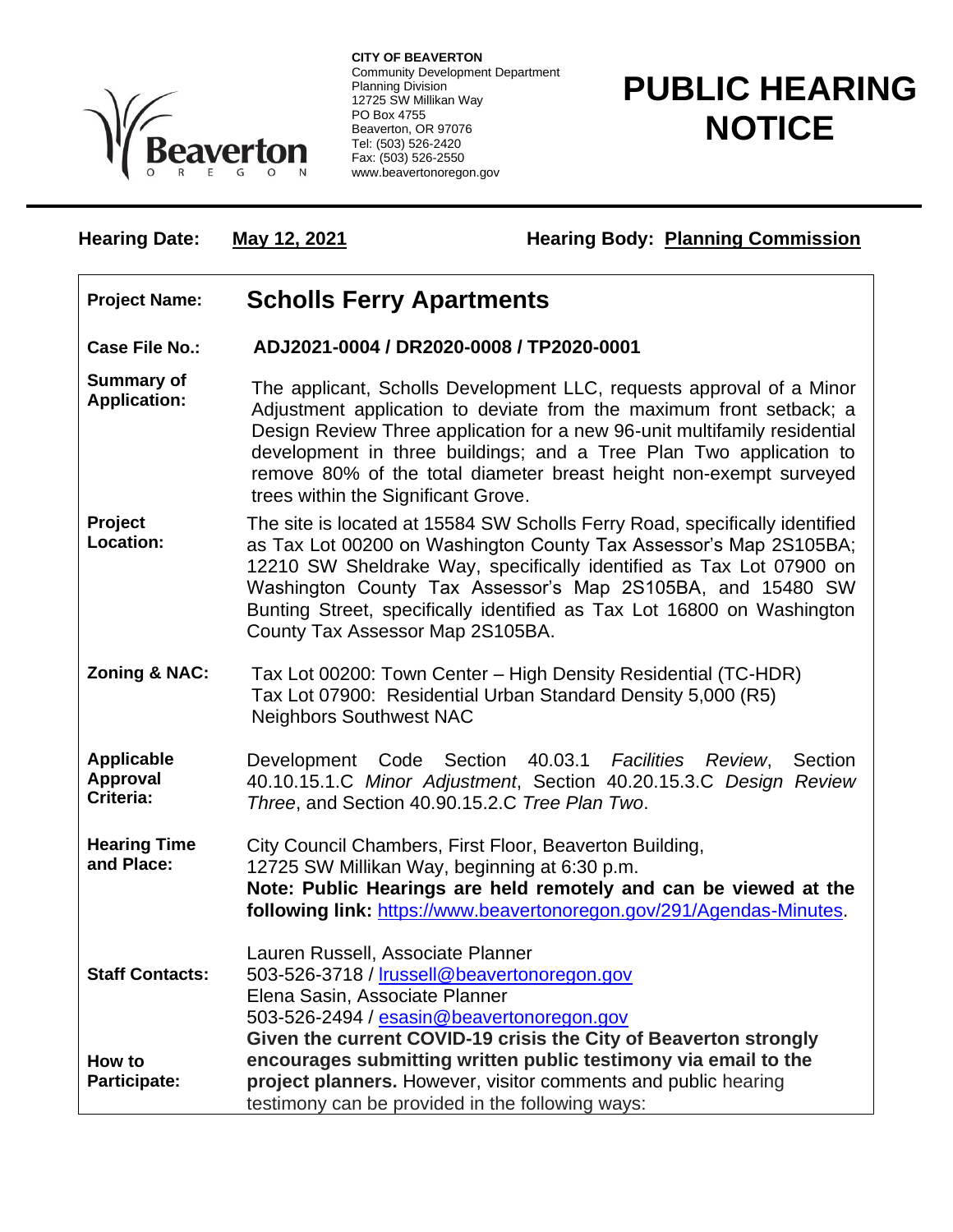| • In writing via email to the project planners<br>Irussell@beavertonoregon.gov / esasin@beavertonoregon.gov or                                                                                                                            |
|-------------------------------------------------------------------------------------------------------------------------------------------------------------------------------------------------------------------------------------------|
| mailboxcddplanning@beavertonoregon.gov.                                                                                                                                                                                                   |
| • In writing via mail to project planners to PO Box 4755, Beaverton,<br>OR 97076                                                                                                                                                          |
| • Over the phone during the live Planning Commission meeting by<br>calling 503-755-9544.                                                                                                                                                  |
| • In person on a video link. The Planning Commission Meeting can<br>be viewed from the Beaverton Building Council Chambers, and in-<br>person public hearing testimony may be provided on a computer<br>set up in the Beaverton Building. |

*NOTE: The City of Beaverton has declared a State of Emergency due to COVID-19 and the Community Development Division is closed to the public until further notice. The Community Development Department is evaluating temporary changes to processes and procedures to respond appropriately to the COVID-19 State of Emergency, and is committed to ensuring that the land use review process continues to fulfill the requirements of state and local law while protecting the health and wellbeing of the community.*

Pursuant to Section 50.83 of the Beaverton Development Code, written comments or exhibits submitted prior to the hearing to be submitted by staff at the hearing must be received by the City Recorder no later than 4:30 p.m. on the day of the scheduled hearing. Mailed written comments to the Commission should be sent to the attention of Lauren Russell and Elena Sasin, Planning Division, PO Box 4755, Beaverton, OR 97076. To be made a part of the staff report, correspondence needs to be received by **April 30, 2021**. All written testimony provided prior to the meeting will be provided to Planning Commission prior to their decision. Please reference the Case File Number and Project Name in your written comments. Comments may also be provided via email to [lrussell@beavertonoregon.gov](mailto:lrussell@beavertonoregon.gov) and [esasin@beavertonoregon.gov.](mailto:esasin@beavertonoregon.gov)

A copy of all documents and evidence submitted by or on behalf of the applicant, and applicable review criteria, are available for inspection. Please contact the project planner for more information or to view documents electronically. A copy of the staff report will be available for inspection at no cost at least seven (7) calendar days before the hearing. A copy of any or all materials will be provided at a reasonable cost. A copy of the staff report may also be viewed online at: [www.beavertonoregon.gov/DevelopmentProjects](http://www.beavertonoregon.gov/DevelopmentProjects) Staff strongly encourages you to participate in the public process by reviewing documents online and viewing the public meeting at [https://www.beavertonoregon.gov/291/Agendas-Minutes.](https://www.beavertonoregon.gov/291/Agendas-Minutes) If you do not have the technology to view documents, watch, or participate in the meeting, please contact the project planner for additional support.

The Planning Commission shall conduct hearings in accordance with adopted rules of procedure and shall make a decision on the development application after the hearing closes. Failure to raise an issue in a hearing, by testifying in person or by letter, or failure to provide statements or evidence with sufficient specificity to afford the decision making authority an opportunity to respond to such issue, precludes appeal to the Land Use Board of Appeals on the issue.

## **Facilities Review Committee Meeting Day: Wednesday, April 21, 2021**

The Facilities Review Committee is not a decision making body, but advises the Director and Planning Commission on a project's conformity to the technical criteria specified in Section 40.03 of the Beaverton Development Code. The Director will include the Committee's recommendation in the staff report to the decision making authority. The Facilities Review Committee meeting is open to the public, but is not intended for public testimony.

*Accessibility information: This information can be made available in large print or audio tape upon request. Assistive listening devices, sign language interpreters, or qualified bilingual interpreters can be*